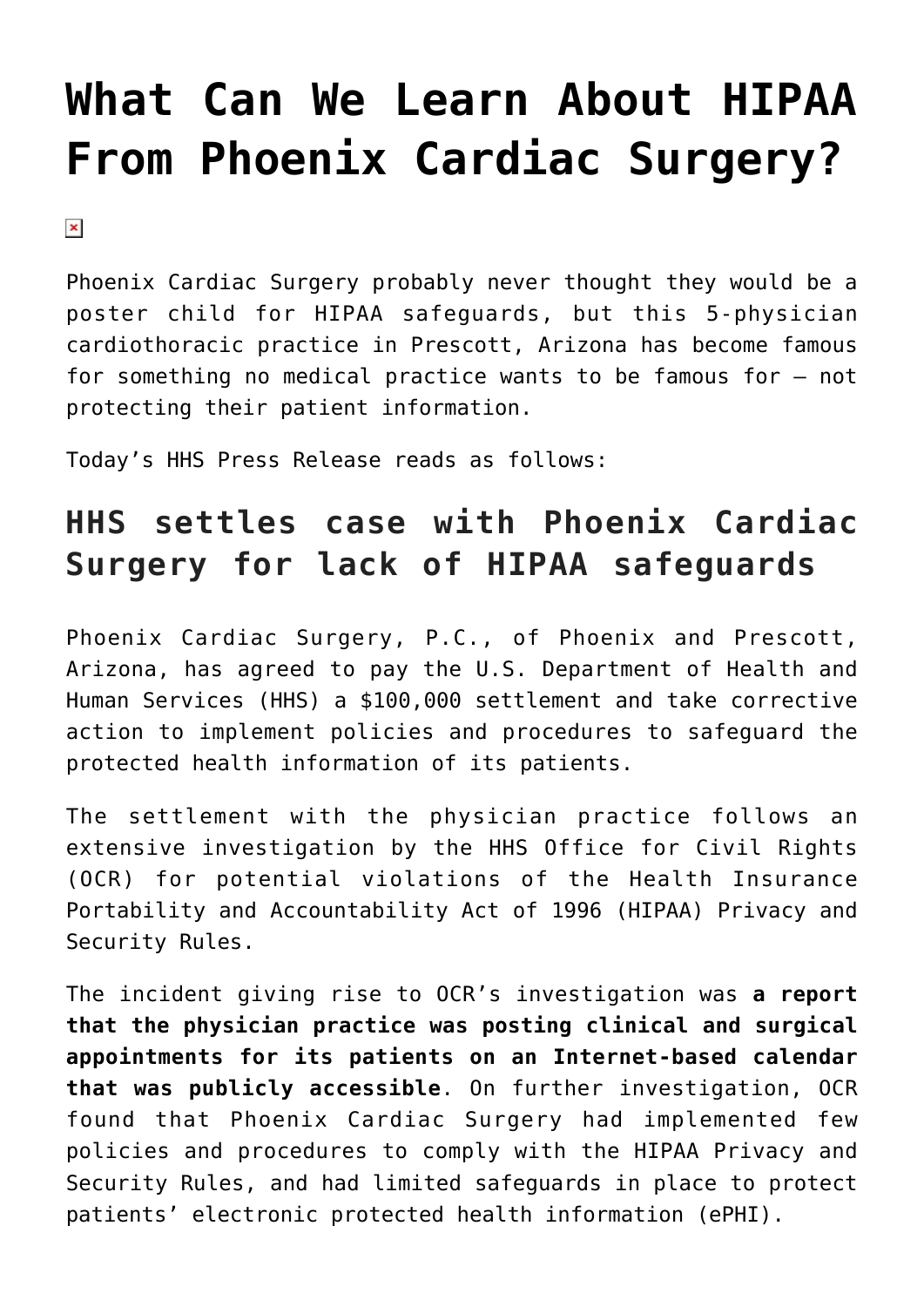"This case is significant because it highlights a multi-year, continuing failure on the part of this provider to comply with the requirements of the Privacy and Security Rules," said Leon Rodriguez, director of OCR. "We hope that health care providers pay careful attention to this resolution agreement and understand that the HIPAA Privacy and Security Rules have been in place for many years, and OCR expects full compliance no matter the size of a covered entity."

OCR's investigation also revealed the following issues:

- Phoenix Cardiac Surgery failed to implement adequate **policies and procedures to appropriately safeguard patient information**;
- Phoenix Cardiac Surgery failed to document that it **trained any employees on its policies and procedures** on the Privacy and Security Rules;
- Phoenix Cardiac Surgery failed to **identify a security official and conduct a risk analysis**; and
- Phoenix Cardiac Surgery failed to obtain **business associate agreements with Internet-based email and calendar services where the provision of the service included storage of and access to its ePHI.**

Under the HHS resolution agreement, Phoenix Cardiac Surgery has agreed to pay a \$100,000 settlement amount and a corrective action plan that includes a review of recently developed policies and other actions taken to come into full compliance with the Privacy and Security Rules.

Individuals who believe that a covered entity has violated their (or someone else's) health information privacy rights or committed another violation of the HIPAA Privacy or Security Rule may file a complaint with OCR at: [http://www.hhs.gov/ocr/privacy/hipaa/complaints/index.html.](http://www.hhs.gov/ocr/privacy/hipaa/complaints/index.html)

The HHS Resolution Agreement can be found at [http://www.hhs.gov/ocr/privacy/hipaa/enforcement/examples/pcsu](http://www.hhs.gov/ocr/privacy/hipaa/enforcement/examples/pcsurgery_agreement.pdf)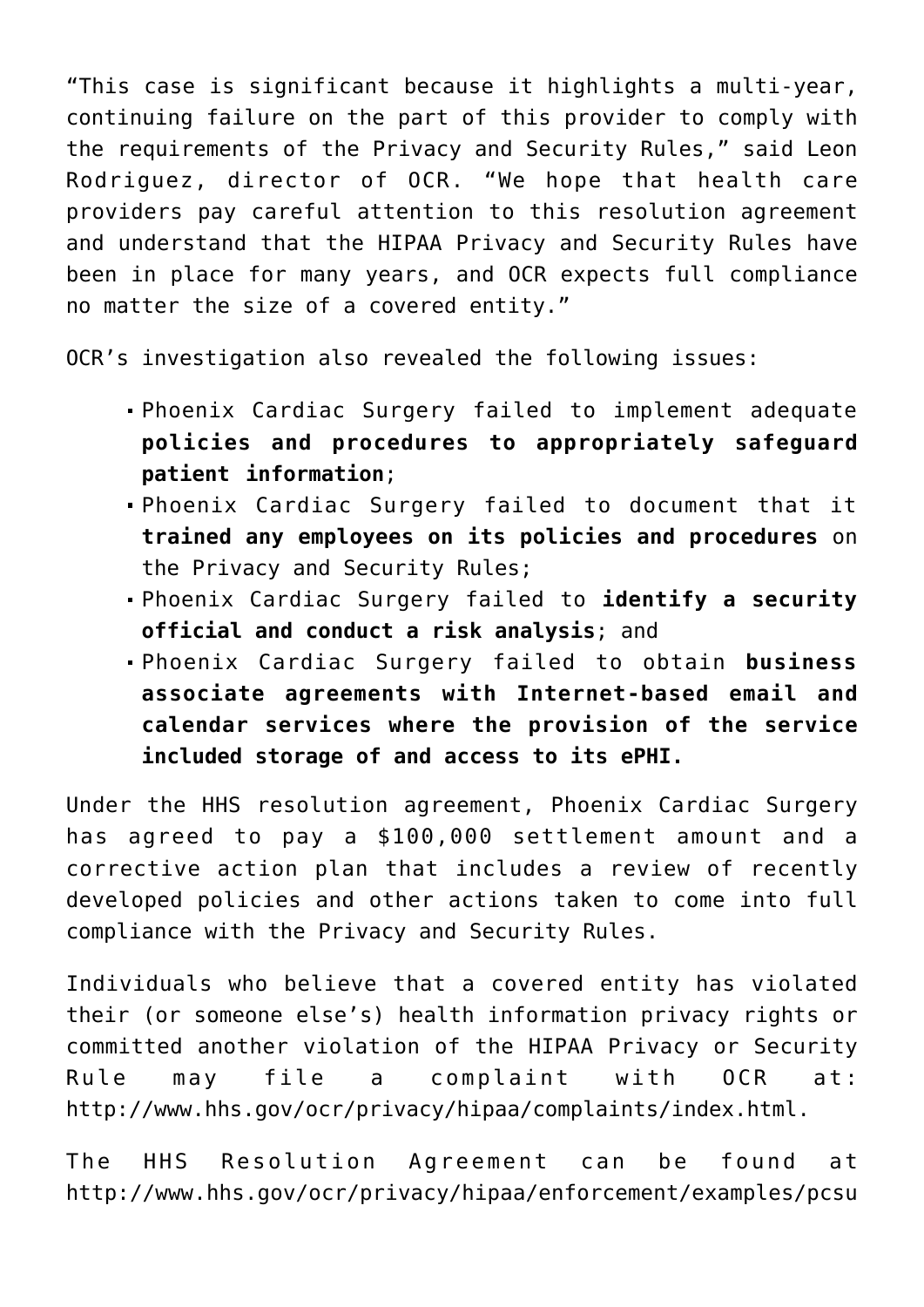```
rgery_agreement.pdf
```
Additional information about OCR's enforcement activities can be a found at a bunder and  $\lambda$ [http://www.hhs.gov/ocr/privacy/hipaa/enforcement/examples/inde](http://www.hhs.gov/ocr/privacy/hipaa/enforcement/examples/index.html) [x.html](http://www.hhs.gov/ocr/privacy/hipaa/enforcement/examples/index.html).

## **What Can We Learn?**

- 1. **You won't escape the notice of the HHS just because you are a small practice.** Every practice, hospital, facility, healthcare entity and anyone that has access to Protected Health Information (PHI) must be compliant with the HIPAA Privacy and Security Rules.
- 2. **Patients are paying attention and want their information protected!** Patients will not hesitate to report a practice if they feel their privacy is being breached. Let your patients know that you take their privacy seriously and what you are doing in your entity to protect their privacy.
- 3. **Physicians are not exempt from responsibility.** Most physicians do not want to use the hospital or practice network email – they want to use their personal Gmail, Yahoo, Hotmail or AOL account for office business. This is a bad habit. Emails to and from the physicians announcing meetings and reminding them of tasks are fine, but it is easy to forget and use personal email to hand off patients, discuss appointments and ask for refill approvals. Non-secured email services are NOT the right way to send any patient information.
- 4. **Understand your technology.** This is why the risk assessment is so important – you must identify any process or technology you are currently using that has the potential for PHI to be accessed inappropriately. Understand and mitigate your risk!